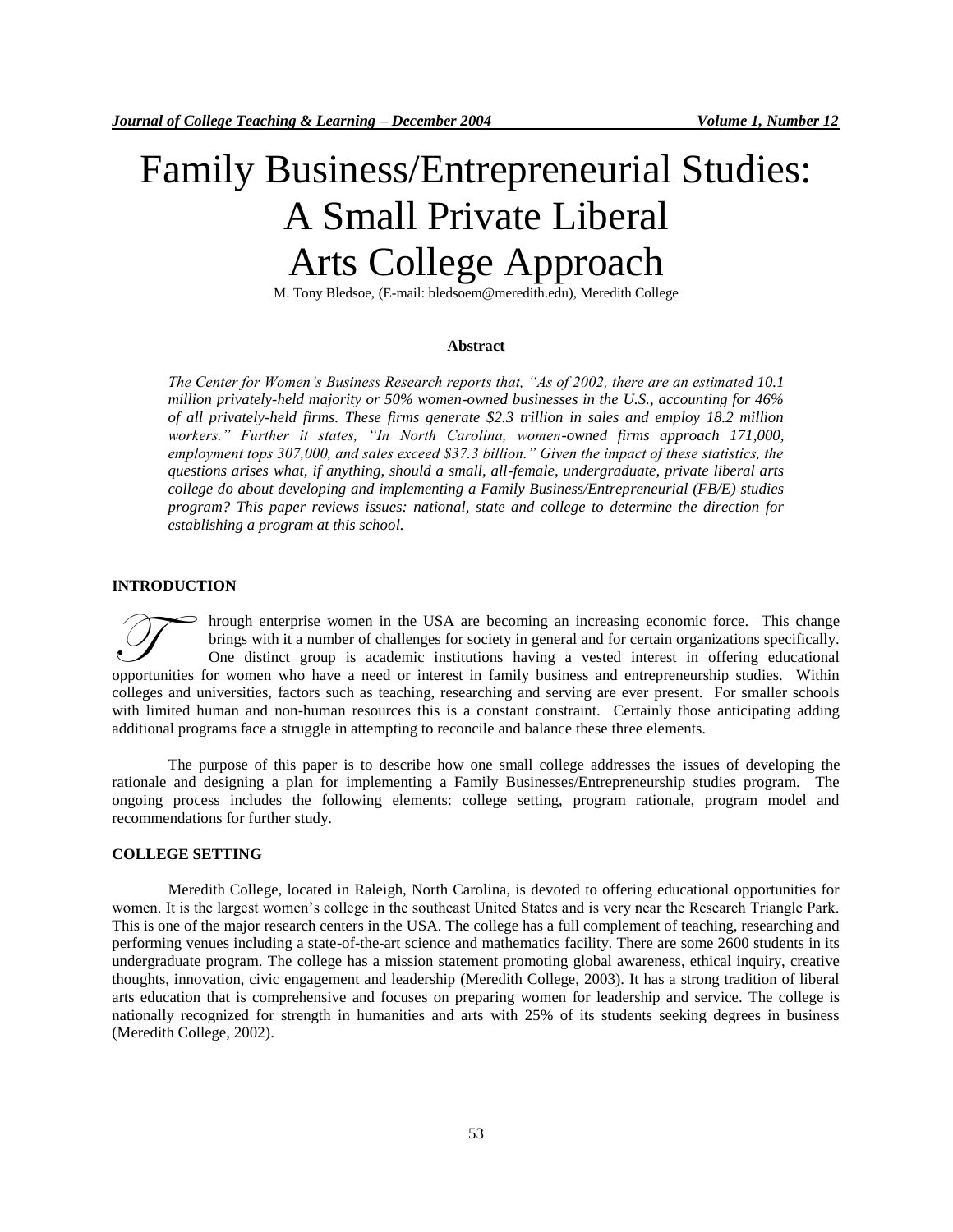## **PROGRAM RATIONALE**

Colleges and universities contemplating some form of Family Business/Entrepreneurial initiative should consider the impact of how this fits with the mission, needs/wants of students and service to those with a vested interest (stakeholders). The decision at Meredith College was influenced by national, state and college level factors supported by statistical evidence and empirical research. National level facts show "As of 2002, there are an estimated 10.1 million privately-held majority or 50% women-owned businesses in the U.S., accounting for 46% of all privately held firms" (Center for Women's Business Research, 2003). "In North Carolina", home state for Meredith College, figures show "women-owned firm's approach 171,000, employment tops 307,000 and sales exceed \$ 37.3 billion" (Center for Women's Business Research, 2001, p.1). Research conducted at Meredith College reveals a significant segment of students coming from families that own businesses and expressing an interest in taking Family Business/Entrepreneurial courses (Bledsoe & Richardson, 2002). This indicates the possibility for the establishment of a minor in this field. This information led to the development of a plan directed toward program implementation. The program process included developing a model that meshed with the Meredith College mission and academic needs.

#### **MODEL DEVELOPMENT**

Events leading to developing the Meredith College Family Business/Entrepreneurial Studies model began in December 2001. A senior Business Administration major requiring an extra three credit hours to graduate in May 2003 requested and was granted an independent study course. One of the key elements of that course was data collection. That required selecting a survey instrument and identifying a student population from which to collect desired information. The survey chosen was first developed and implemented by Greg McCann and Dr. Michelle DeMoss at Stetson University in Deland, Florida (Attachment A). Students surveyed were business majors and minors. The results of this early survey revealed that 29.5% of the students surveyed came from families owning a business and that many students were interested in Family Business/Entrepreneurial studies (Bledsoe & Richardson, 2002). This research was then followed by a survey of all fall freshmen of 2002 (Bledsoe & Hege, 2002) and fall freshman 2003 (Bledsoe & Butler, 2003). These surveys showed similar results; namely an interest in a FB/E student program.

Establishing a rationale, identifying student interests and gaining institutional support provide the momentum for developing a model suitable for a given college or university. Within this process it is important, in planning and establishing a model, that the needs of various internal and external stakeholders be considered. This also means setting a direction that is compatible with the mission of the institution.

What direction to take? Two major factors impacting this decision were the available human and nonhuman resources. Two approaches considered were development of a center or establishment of a forum. A direction differing from these two was taken at Stetson. There a "holistic" (Attachment B) approach was implemented. After careful examination it was decided that a program approach would work best as a starting point at Meredith College. This allowed slow, steady, solid growth. It was further decided the program would include curriculum, service, research and consortium components. It needed to be student (all) centered plus family business and entrepreneur driven (Attachment C).

## **CURRICULUM**

Introduction to the Meredith College Family Business/Entrepreneurial Studies model begins with curriculum. The curriculum component is central to the Meredith FB/E student program. The key consideration is to attempt to offer courses of study that best served the constituent student population. For Meredith that means providing academic and experiential learning opportunities. An academic FB/E minor was proposed. The minor would have 18 credit hours that include required and elective courses. The proposed required courses are: (1) Family Business Issues, (2) Entrepreneurship, (3) Research and (4) Internship. The minor would also include 6 hours of elective courses to be chosen from across disciplinary boundaries. Approval for the minor has to be navigated through the college academic procedures. Meanwhile, two important milestones have been reached. The first course,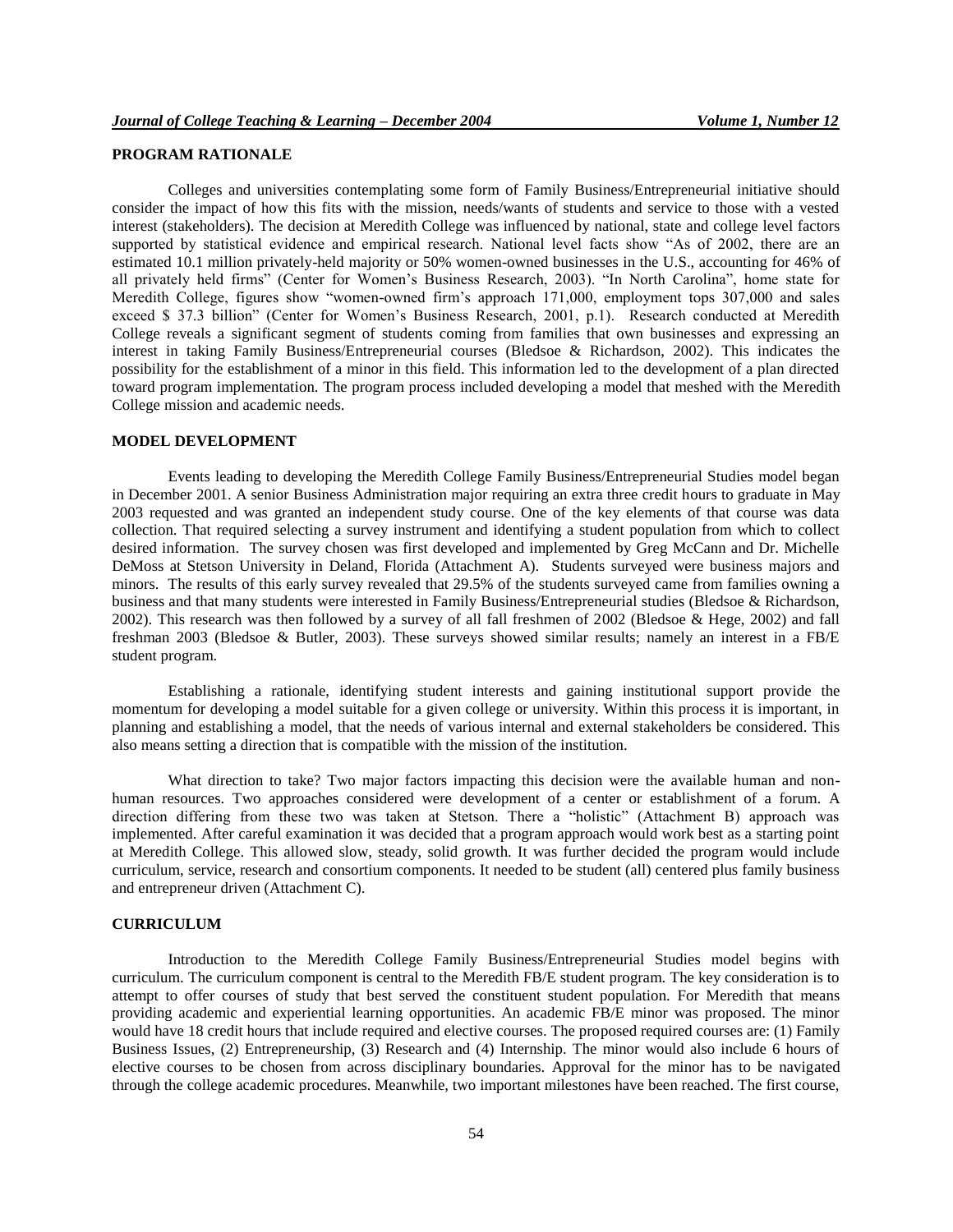Family Business Issues, was offered during the spring 2004 semester. That will be followed by the Entrepreneurship course to be offered during the fall 2004 semester. The plan is to implement the Research and Internship courses within the 2005 -2006 academic year. This would complete the required courses of the minor. If approval occurs, the elective courses for this minor would then be selected.

#### **SERVICE**

Service has two pathways. One that assists student development and the other is outreach. The central idea is to blend the two when possible to attain maximum advantage. The service centerpiece for the Meredith model is to stay within the Meredith community. This amounted to an evolutionary process during which certain identities emerged. These identities are: pioneers, alumnae partners, family partners and student partners. The designation pioneers applies to any Meredith College student taking a course within the FB/E program. Alumnae partners refer to Meredith graduates who have established and/or belong to a family business. Family partners apply to Meredith College student's families that own a business while student partners recognition means students presently enrolled in the college who own a business. These groups form the nucleus for connections, affiliation and participation. Several examples of how these came together include: special events, guest speakers and partnership connections. Two "events" were scheduled and held. The first occurred on June 11, 2003 with students, faculty, staff, administration and alumnae meeting for an information and update luncheon. The second, held on March 24, 2004, focused on the relationships between alumnae partners and student "pioneers". Additional service opportunities are available through professional associations. Among these are: United States Association for Small Business and Entrepreneurship (USASBE), Family Firm Institute (FFI), Students in Free Enterprise (SIFE) and Collegiate Entrepreneurs' Organization (CEO) memberships. These organizations provide avenues for faculty as well as student development.

## **RESEARCH**

The research component of the Meredith FB/E model focused on conducting research that would help determine student interest and support for implementing the program. As previously noted, Stetson University consented to the modification and use of its survey form (Attachment A) to gather the desired student data. It was used to collect information from three groups. They were: School of Business majors/minors spring 2002, freshman class fall 2002 and freshman class fall 2003. The survey helped to determine the amount of student interest, support and family connection in family owned businesses. This information was instrumental in the decision-making process to institute an FB/E program.

Some of the findings from the three surveys demonstrate the value of data collection to the decisionmaking process. For example, when students were asked about family business connections the positive responses ranged between a low of 24.1% and a high of 29.1%. Response to the what generation question was strong with second generation high of 77.3% to a low 72.5%. Interest in taking a FB/E class ranged between 23.4% and 58.5%. The surveys generally showed that having an FB/E program would have had little effect on the decision to enroll at Meredith College (Bledsoe & Richardson, 2002; Bledsoe & Hege, 2003; Bledsoe & Butler, 2003).

This research effort marks a modest beginning for establishing a strong database. Other research avenues will be directed towards: alumnae partner data, board composition, case studies and the continuing freshmen class surveys. As with previous research efforts, student participation will be an integral part of this process. This aligns with the direction the college is taking to emphasis faculty-student joint research projects.

### **CONSORTIUM**

To date the majority of the Meredith College Family Business/Entrepreneurial Studies model has shown steady progress. The consortium part shows the least amount of development. Not for lack of interest but simply due to a matter of resource allocation. The consortium idea was built around the fact that four all female undergraduate schools are located in North Carolina. These schools exist within a fairly small radius of one another. Originally the thinking was to create links among the four schools so that collaboration could occur. Presently, a change to internal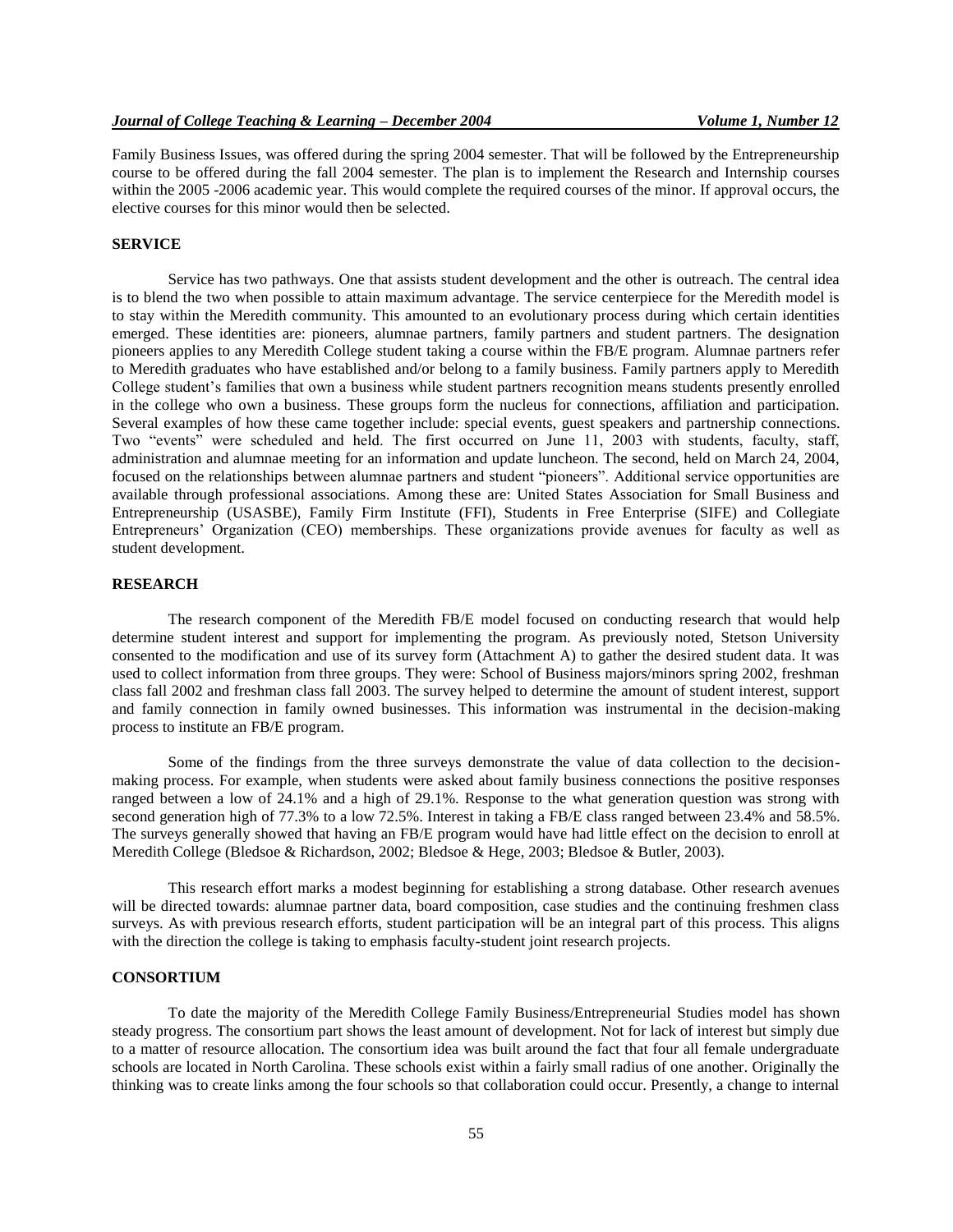collaboration with other schools within the college setting is a more efficient use of time and effort. Changing to this direction allows for the utilization of established channels of communication and interaction. The external consortium concept has not be abandoned; only delayed while other components of the Meredith model mature.

## **CONCLUSION/RECOMMENDATIONS**

Small institutions contemplating Family Business/Entrepreneurial Studies may first consider finding ways to measure student interest in this field of study. Next to be considered would be institutional support and the type of resources that can be committed to such a project. After this, it is important to look at the external stakeholders in an effort to determine the support that could be gained. When the decision is made to go forward, one of the key elements for early development of a program is the identification of leadership. This leader would preferably be a faculty member with a strong interest and perhaps a background in Family Business/Entrepreneurial experiences.

Any emerging field of study has basic issues to examine. This is true for FB/E venues. Some recommendations for further investigation are:

- Develop basic research tools to help gain academic recognition
- Create methods for measuring the amount of FB/E culture within an institution
- Form collaborative connections with other schools to strength scarce resources
- Establish a means for effectively communicating the goals of the FB/E processes
- Develop differing FB/E models
- Examine board structure(s)
- Study the role of the spouses.

Finally, it is an exciting time to be involved in FB/E studies. Colleges and universities have an opportunity to help shape the intellectual contributions and practices within this field of study. A word of caution is that many may rush to implementation in the short-term without respect to long-term consequences. Future activities for the Meredith College FB/E program include: choosing members, selecting an advisory group, expanding the alumnae partner association and gaining ongoing funding.

#### **REFERENCES**

- 1. Bledsoe, M.T., and E. Richardson. (2002). "Business Majors and Minors" Unpublished Family Owned Business Research, School of Business at Meredith College, Raleigh, N.C.
- 2. Bledsoe, M.T., and Erin Hege. (2002). "Freshman Class Fall 2002" Unpublished Family Owned Business Research, School of Business at Meredith College, Raleigh, N.C.
- 3. Bledsoe, M.T., and Tom Butler. (2003). "Freshman Class Fall 2003" Unpublished Family Owned Business Research, School of Business at Meredith College, Raleigh, N.C.
- 4. Center for Women's Business Research. (2001). "Women-Owned Businesses in North Carolina, 2002: A Fact Sheet." *Women-Owned Businesses in 2002: Trends in the U.S. and 50 States.* Washington, D.C.: n.p., 1-3.
- 5. Center for Women's Business Research. (2003). *Key Facts About Women-Owned Businesses*, April. Washington, D.C.: n.p.
- 6. McCann, Greg. (2003). "Where Do We Go from Here? Strategic Answers for University-Based Family Business Programs." *Family Business Review*, June, 16 (2), 125-144.
- 7. McCann, Greg, Michelle DeMoss, and Jill Perry. (2002). Personal interview, October.
- 8. Meredith College. (2002). *A Profile*. Raleigh, N.C.: Meredith College Office of Marketing and Communications, August.
- 9. Meredith College. (2003). *Meredith College Undergraduate Catalogue*. Raleigh, N.C.: n.p., 27, 11.
- 10. Poza, Ernesto J. (2004). *Family Business*. Ohio: South-Western.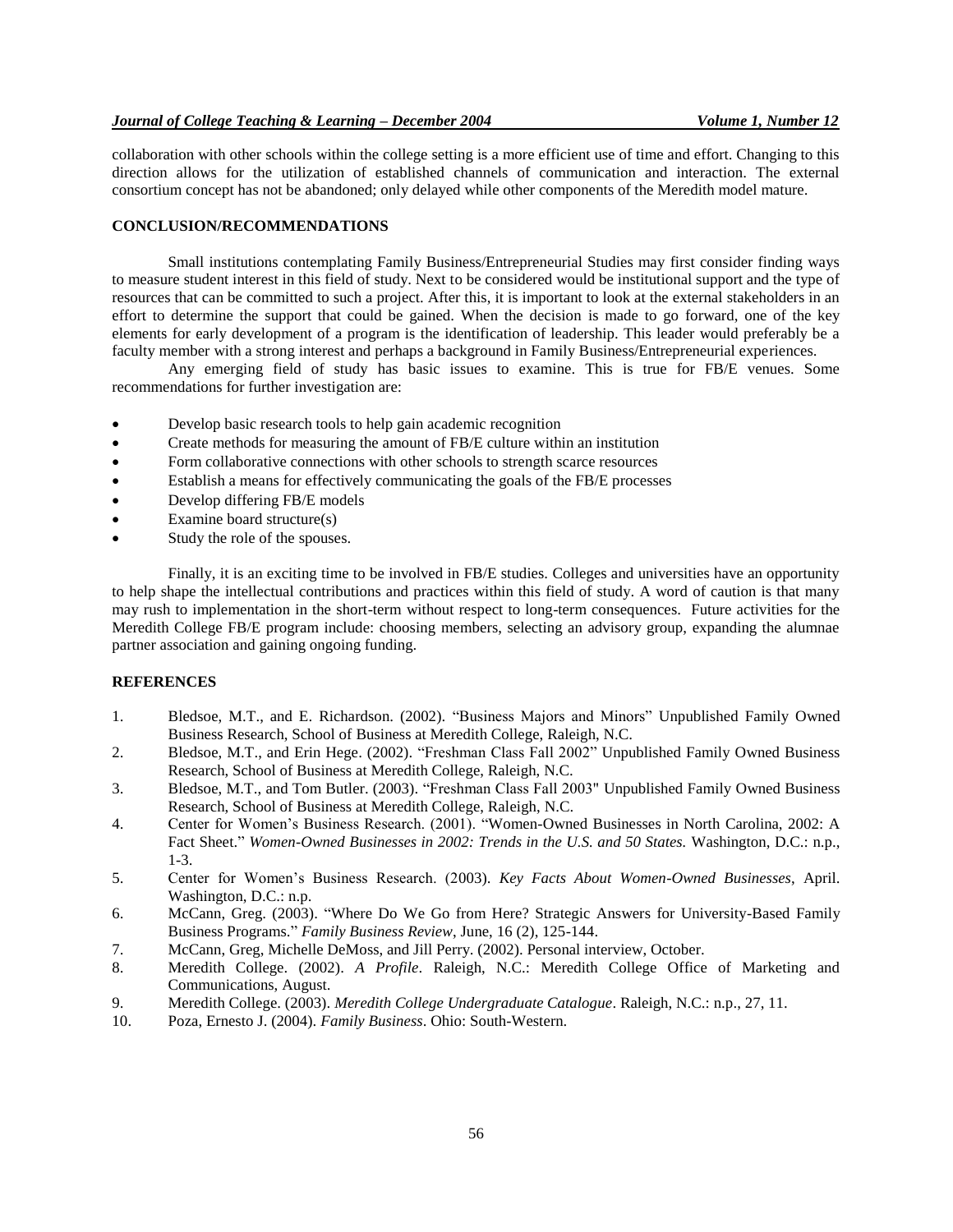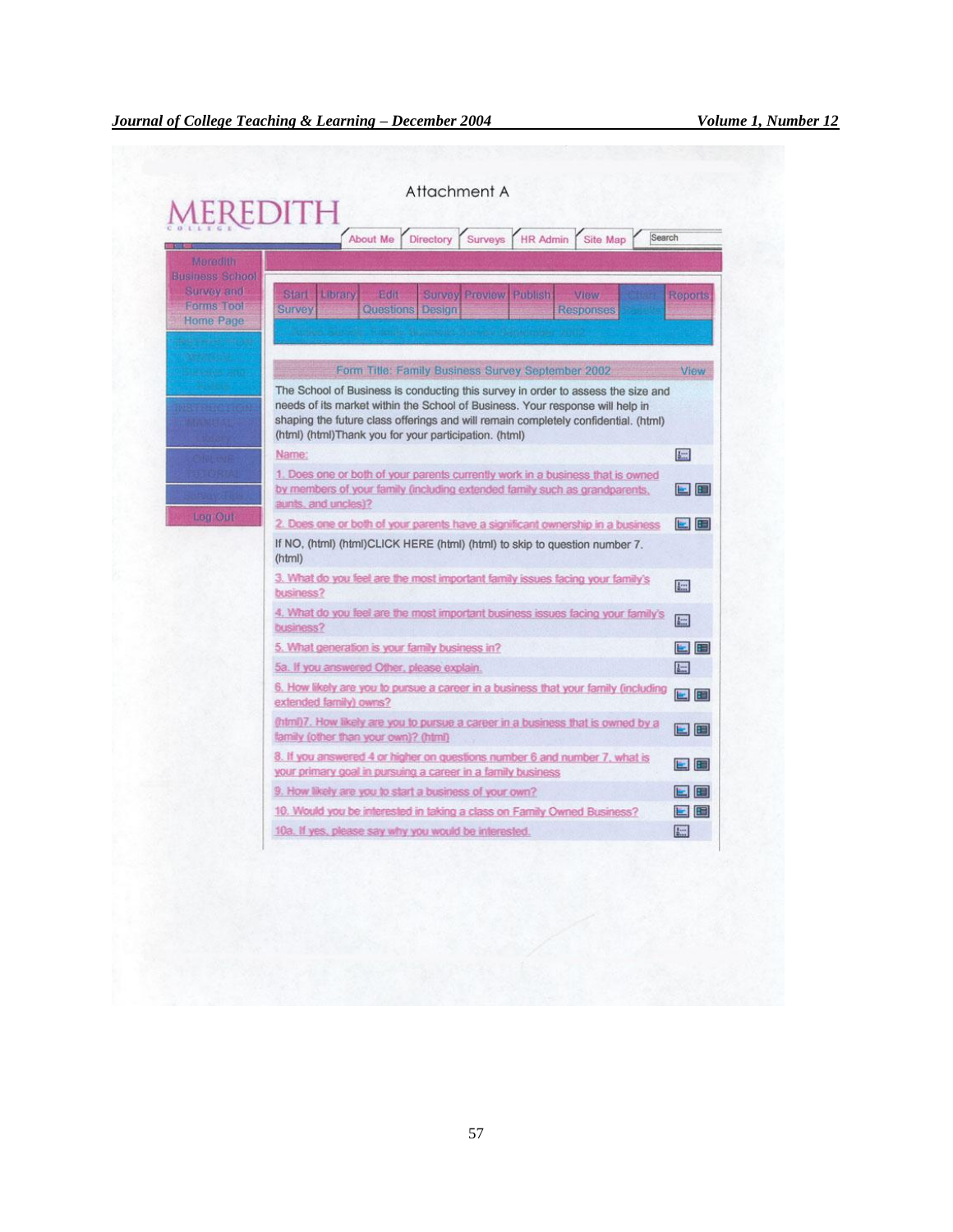| Please read the following School of Business Program description below and<br>answer the following questions on the next page. (html) (html) The School of<br>Business will serve two groups. Externally, it will conduct retreats and other<br>programs for family businesses. Internally, it will develop courses for<br>undergraduates. The School of Business will offer courses for students that will<br>help them to assess their readiness to enter a family business (FB); holistically<br>learn about FBs (both on an experiential hands-on level with their own FB where<br>feasible, and on an academic broad-based conceptual level); and to develop the<br>knowledge and skill base to begin or continue their career in a FB. The<br>undergraduate Program will also integrate the hard (e.g., finance, accounting)<br>and soft (e.g., management, psychology) aspects of FB. |                                 |
|----------------------------------------------------------------------------------------------------------------------------------------------------------------------------------------------------------------------------------------------------------------------------------------------------------------------------------------------------------------------------------------------------------------------------------------------------------------------------------------------------------------------------------------------------------------------------------------------------------------------------------------------------------------------------------------------------------------------------------------------------------------------------------------------------------------------------------------------------------------------------------------------|---------------------------------|
| 11. How likely would it be that you would enroll in a class offered by the School<br>of Business?                                                                                                                                                                                                                                                                                                                                                                                                                                                                                                                                                                                                                                                                                                                                                                                            | eib                             |
| 12. How likely would it be that you would select a minor in Family Business if<br>offered by the School of Business?                                                                                                                                                                                                                                                                                                                                                                                                                                                                                                                                                                                                                                                                                                                                                                         | ■■                              |
| 13. If previously you knew that School of Business offered Family Business<br>Classes, would this have been a deciding factor for your coming to Meredith<br>College?                                                                                                                                                                                                                                                                                                                                                                                                                                                                                                                                                                                                                                                                                                                        | 日間                              |
| 13a. If yes, state why.                                                                                                                                                                                                                                                                                                                                                                                                                                                                                                                                                                                                                                                                                                                                                                                                                                                                      | $\frac{1}{2}$ and $\frac{1}{2}$ |
| 14. What is your major or minor?                                                                                                                                                                                                                                                                                                                                                                                                                                                                                                                                                                                                                                                                                                                                                                                                                                                             | ■田                              |
| 15. For those who have taken the Myers-Briggs Type Indicator (MBTI), please<br>check your preference for each of the four MBTI scales. (If you don't know the<br>MBTI, please indicate.)                                                                                                                                                                                                                                                                                                                                                                                                                                                                                                                                                                                                                                                                                                     | 国田                              |
| 15a. (E) Extravert or (I) Introvert                                                                                                                                                                                                                                                                                                                                                                                                                                                                                                                                                                                                                                                                                                                                                                                                                                                          | <b>E 田</b>                      |
| 15b. (N) Intuitive or (S) Sensing                                                                                                                                                                                                                                                                                                                                                                                                                                                                                                                                                                                                                                                                                                                                                                                                                                                            | 国国                              |
| 15c. (T) Thinking or (F) Feeling                                                                                                                                                                                                                                                                                                                                                                                                                                                                                                                                                                                                                                                                                                                                                                                                                                                             | 日国                              |
| 15d. (J) Judging or (P) Perceiving                                                                                                                                                                                                                                                                                                                                                                                                                                                                                                                                                                                                                                                                                                                                                                                                                                                           | ┗ 国                             |
| For families that own or operate businesses, the School of Business is planning<br>to offer seminars and retreats on current business issues for interested family<br>businesses in the area. (html) (html) The School of Business would value the<br>opportunity to let you and your parents give your input and advice on the<br>creation of the classes and seminars. So if your parent(s) own or are involved in<br>a family business, please fill in the name of the person(s) and his/her address<br>below so that we may develop the most beneficial Programming possible.                                                                                                                                                                                                                                                                                                            |                                 |
| Name:                                                                                                                                                                                                                                                                                                                                                                                                                                                                                                                                                                                                                                                                                                                                                                                                                                                                                        | 囆                               |
| Address:                                                                                                                                                                                                                                                                                                                                                                                                                                                                                                                                                                                                                                                                                                                                                                                                                                                                                     | 画                               |
| City:                                                                                                                                                                                                                                                                                                                                                                                                                                                                                                                                                                                                                                                                                                                                                                                                                                                                                        | 疆                               |
| State:                                                                                                                                                                                                                                                                                                                                                                                                                                                                                                                                                                                                                                                                                                                                                                                                                                                                                       | 圈                               |
| Zip:                                                                                                                                                                                                                                                                                                                                                                                                                                                                                                                                                                                                                                                                                                                                                                                                                                                                                         | 屋                               |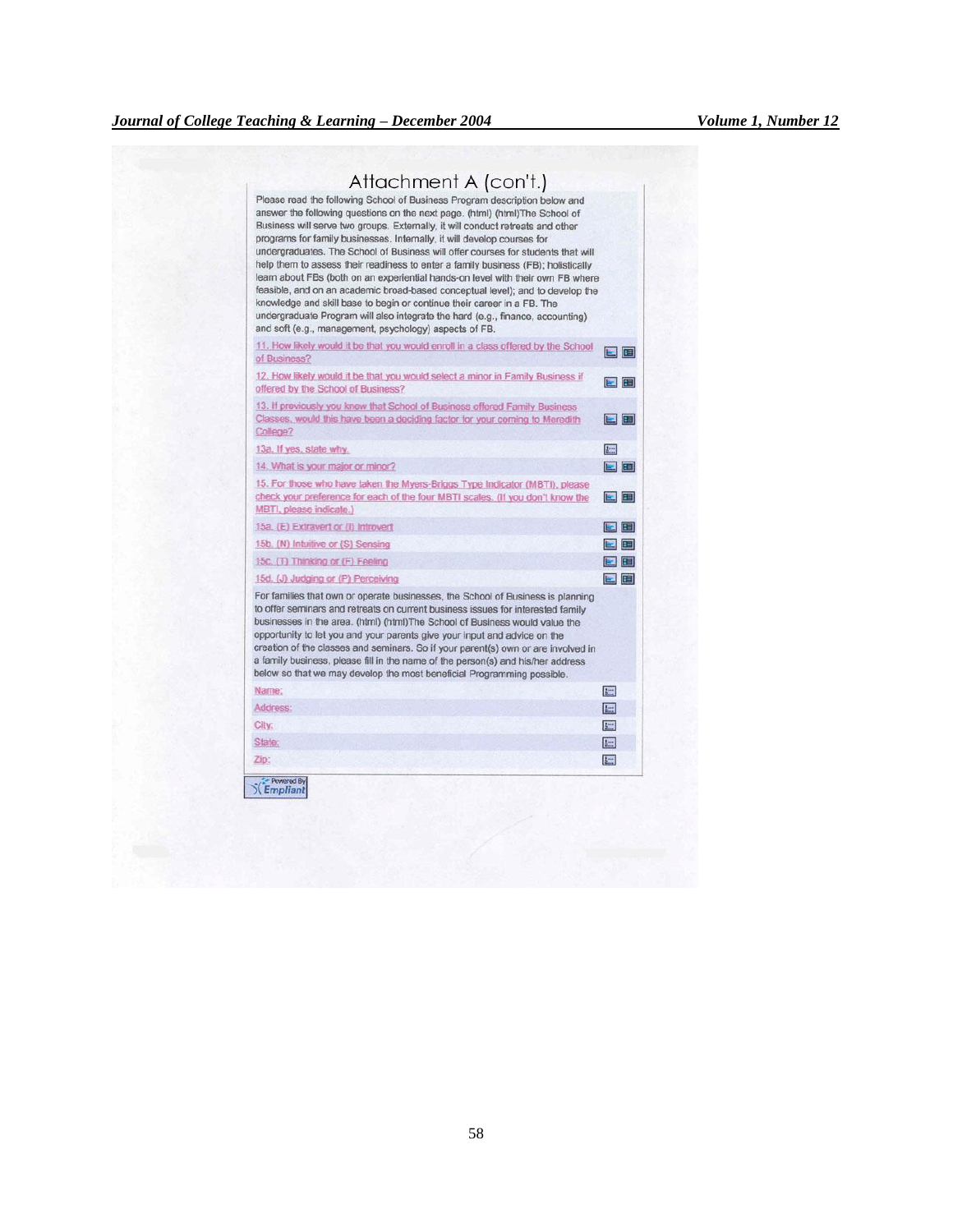